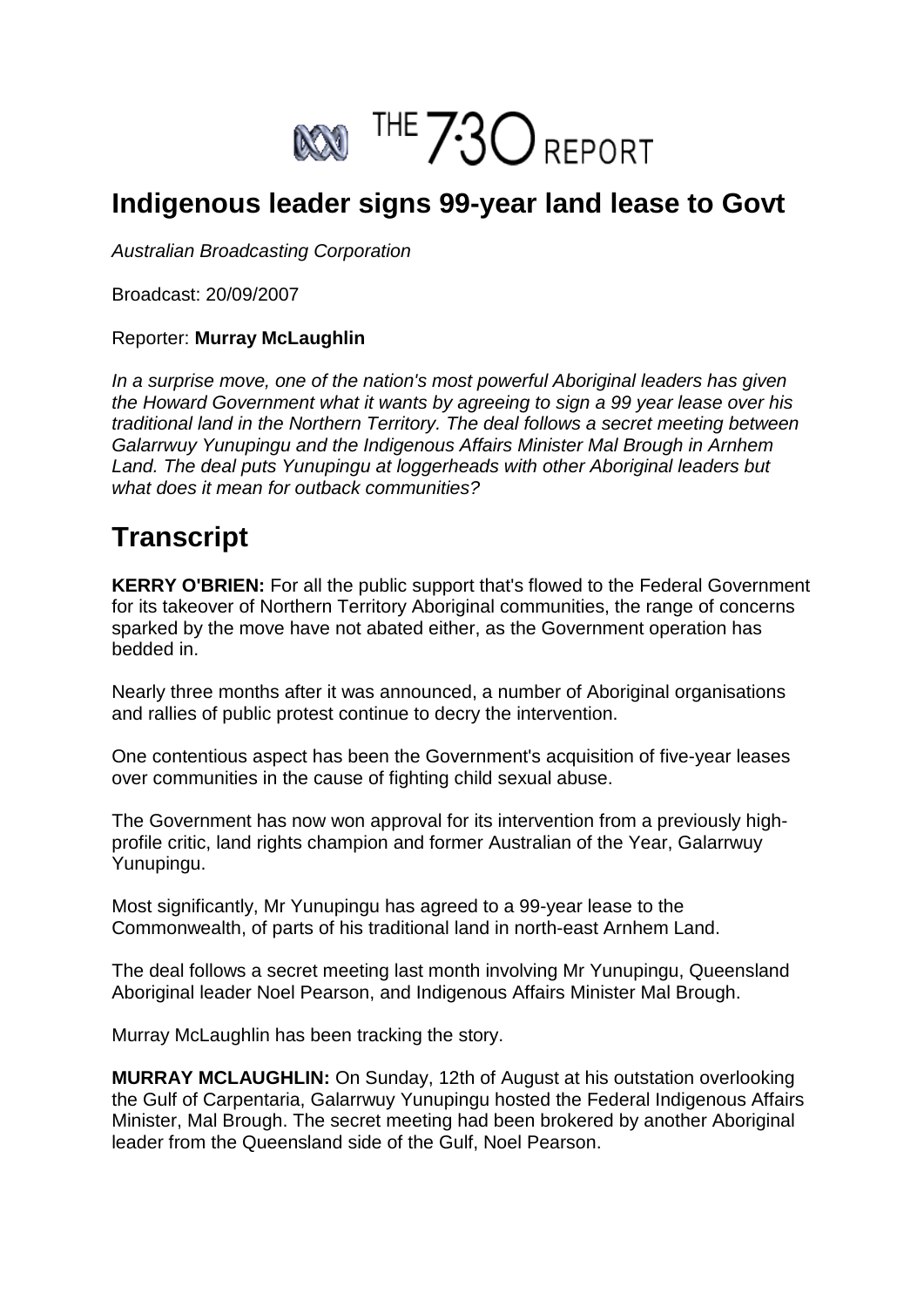**GALARRWUY YUNUPINGU:** Mal Brough, has showed real leadership in a way that he visited north-east Arnhem Land. And Noel Pearson has been a really top mediator in this issue.

**MURRAY MCLAUGHLIN:** That very weekend, Noel Pearson and in his regular *The Weekend Australian* paper column had urged a meeting like this to win legitimacy of the Government's takeover of Aboriginal communities in the Northern Territory.

Mr Pearson was mindful of the backlash against intervention which had been evident a week before at the annual Garma Culture Festival in east Arnhem Land.

The backlash had been led by Mr Yunupingu himself.

**GALARRWUY YUNUPINGU** (August 4, 2007): Worrying and sickening, the lowest level of anybody's form of policy.

**MURRAY MCLAUGHLIN:** Yet, only a week later Galarrwuy Yunupingu had agreed to receive Noel Pearson on the very site where the Garma Festival was held. The two men met 17 years ago, during the Mabo negotiations, which led to the enactment of the first native title legislation.

This time Noel Pearson had just concluded a deal with the Federal Government for welfare reform and other interventions in his home country of Cape York.

**NOEL PEARSON, CAPE YORK PARTNERSHIPS:** Both the Cape York response and the Northern Territory response form part of the same legislation. But I also wanted to make the point that firstly I agreed with the need for us to tackle the safety and child protection and social order questions that were at the forefront of the emergency response.

**MURRAY MCLAUGHLIN:** Witnesses say the talks that Saturday were strained at first, but by the end of the day Galarrwuy Yunupingu agreed that Mal Brough should join them for talks on Saturday.

**NOEL PEARSON:** I think it started from a low-base of mutual suspicion and trepidation, I think. Galarrwuy Yunupingu was naturally very upset with the unilateral nature of the intervention. And same with Brough. I think, I think that there was a great deal of wariness on the part of Brough.

**MAL BROUGH, INDIGENOUS AFFAIRS MINISTER:** I just explained to him what it was that we were trying to achieve and the practical measures we were introducing in the Territory, and then there was a long period of silence.

**GALARRWUY YUNUPINGU:** There had to be a negotiation and a serious dialogue, to bring about an arrangement in agreement to the middle ground if there was going to be a ongoing, service-delivery arrangement that he was proposing under the legislation.

**MURRAY MCLAUGHLIN:** Two and a half weeks after the talks with Mal Brough the country's most senior public servant and other officials came to north-east Arnhem